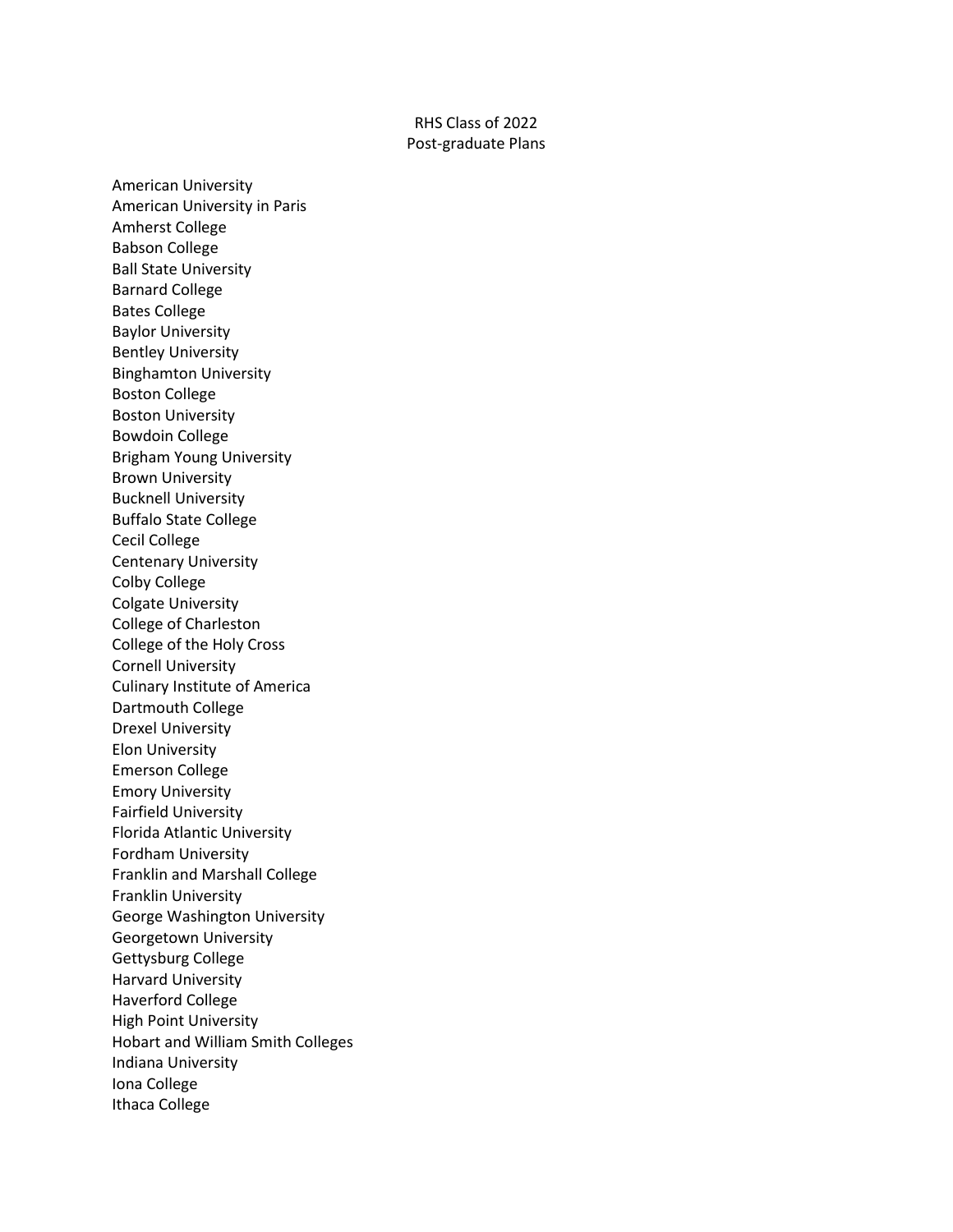James Madison University Johns Hopkins University Lafayette College Lehigh University Loyola University Maryland Manhattan College Manhattanville College Massachusetts Institute of Technology McGill University Miami University, Oxford Michigan State University Morgan State University New York Institute of Technology North Carolina State University Northeastern University Northwestern University New York University Pace University, NYC Campus Pennsylvania State University Providence College Purdue University Rochester Institute of Technology Rollins College Sacred Heart University San Diego State University Santa Clara University Savannah College of Art & Design Savannah College of Art and Design (Atlanta Campus) School of Visual Arts Smith College Southern Methodist University St. Lawrence University Stanford University SUNY at Purchase SUNY Oswego SUNY University at Buffalo Syracuse University Trinity College Trinity College Dublin Tufts University Tulane University Union College United States Air Force United States Army University of Alabama University of California-Los Angeles University of California-Santa Barbara University of Colorado, Boulder